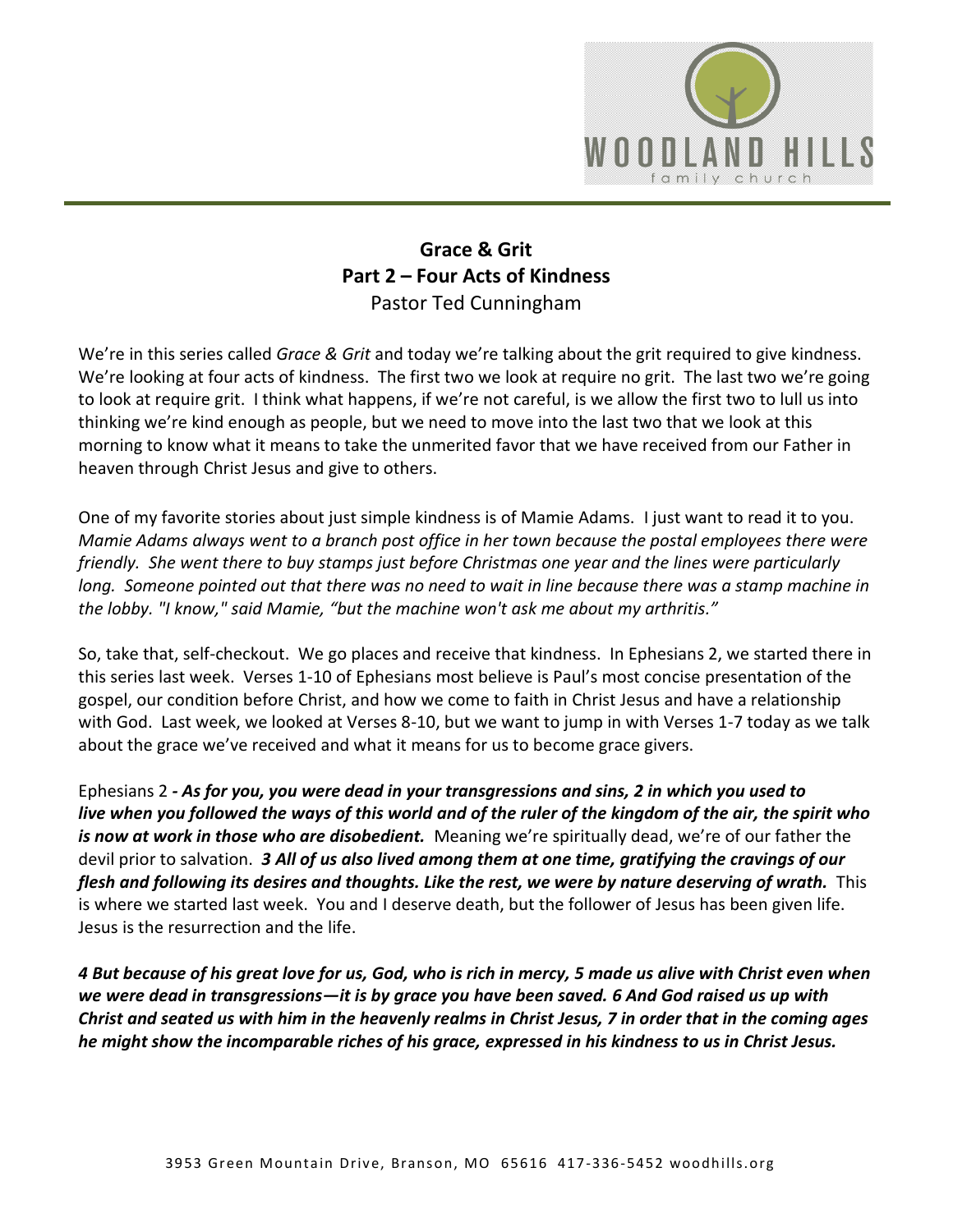So, we want to talk about how we take the unmerited favor that has been shown to us and make sure that we're giving that to others. And that we would be known as a church, as a body of believers who lavishes kindness onto others.

We're going to look at these first two acts. Again, I believe these first two acts require no grit. The first one we talk about is simply:

**1. Daily Acts of Kindness**. You might even say just being nice. Common courtesy and gracious words with no spotlight. It's the things we say and the things we do that are gracious and we don't need any attention. We don't get any attention. It's being nice to your wife in the morning, before coffee. It's being nice to your husband throughout the day. It's children being nice to parents. It's just daily acts of kindness.

This plays a big role in our lives. We read in Proverbs 16, *Gracious words are a honeycomb…* Actually, kindness does something to us physically, the Bible says. *…sweet to the soul and healing to the bones*. If you look at the research on this… I'll just show a few of them to you so we can get what the scripture is talking about here.

*Like most medical antidepressants, kindness stimulates the production of serotonin. This feel-good chemical heals your wounds and calms you down*. – Talya Steinberg, Psychology Today

And then even witnessing acts of kindness even if it's not done to you or you're not giving it to someone else, when we hear these stories, when we are reminded of kindness, it does something to us.

*Witnessing acts of kindness produces oxytocin, occasionally referred to as the 'love hormone' which aids*  in lowering blood pressure and improving our overall heart-health. It's why if you ever watched the news… I go all the way back to the Peter Jennings Nightly New. We'd get all this dark news for 28 minutes. We'd be like *whoa that's heavy stuff*. But then there would always be this little pick me up at the end of the news of somebody rescuing a puppy from a drainage pipe. That's because they were like, *we're not going to leave you on this note*. *Oxytocin also increases our self-esteem and optimism, which is extra helpful when we're anxious or shy in a social situation.* – Natalie Angier, The New York Times.

*About half the participants in one study reported that they feel stronger and more energetic after helping others; many also reported feeling calmer and less depressed, with increased feelings of self-worth. –* Christine Carter, UC Berkley.

*According to research from Emory University, when you are kind to another person, your brain's pleasure and reward centers light up as if you were the recipient of the good deed - not the giver. This phenomenon is called the "helper's high."*

Has anybody in here ever had a meal paid for by a total stranger in a restaurant. The waiter or waitress says, "Hey, your meal has been taken care of." I'm not going to ask you to raise your hand if you've done this. That's fun too. At times, you take their check and then you open it up and you're like,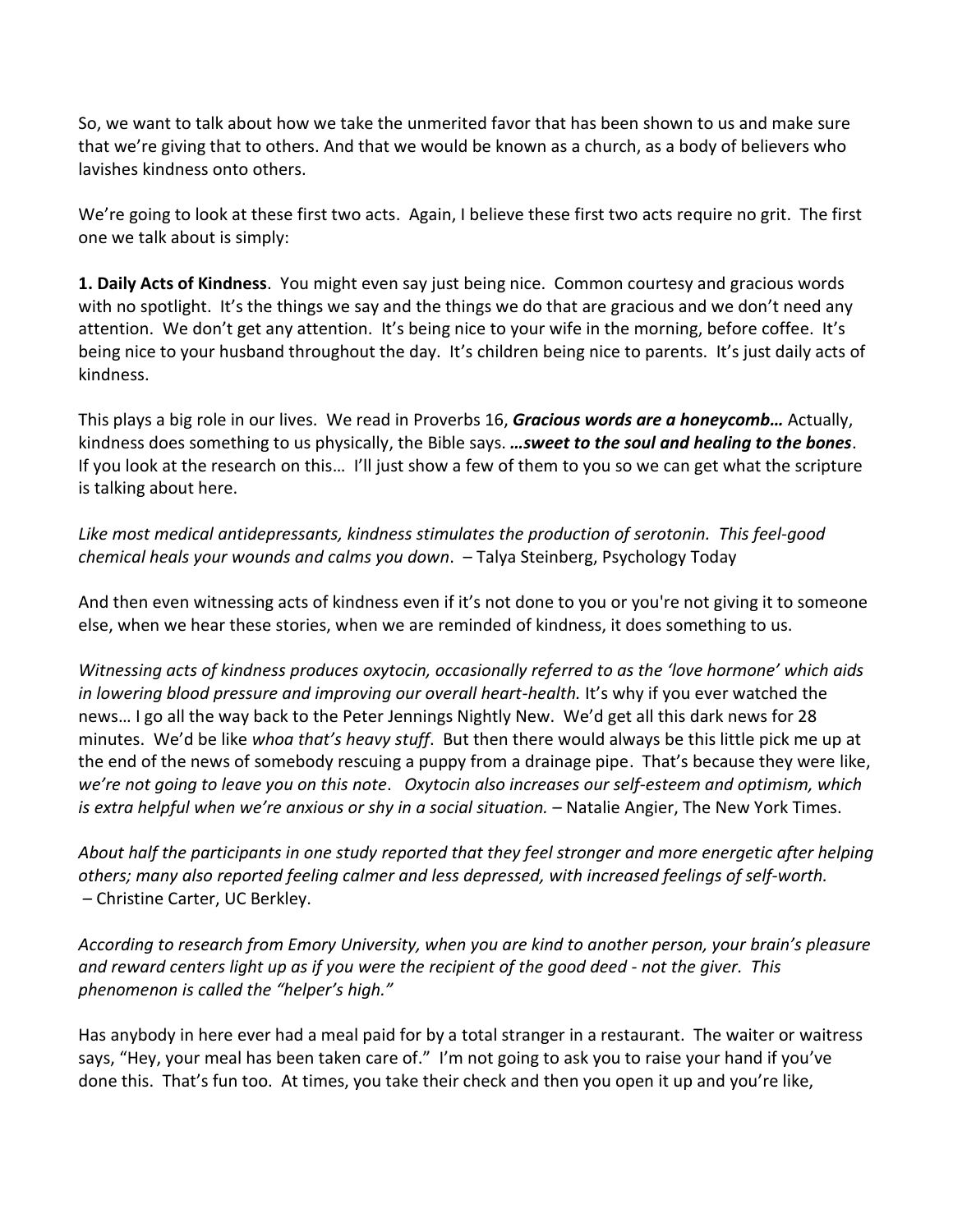"Whoa, hey, alright. Cut down on the wine there, buddy! I didn't see it over there. We'll cover the food." But anyway…

So, you understand the helper's high." I asked some people this week, just for some acts of kindness that were given to them. Again, when we do acts of service and acts of kindness to others, we want to follow the scripture's teaching and try to be very quiet about it, so our rewards is with our Father in heaven and not to be seen by men. So, I asked people what has been done for you lately.

Jim said, "A neighbor we never met removed snow from our driveway without wanting payment or even our request. Ours was not the only driveway in the neighborhood."

Who had a driveway shoveled by someone? We have some work to do Woodland Hills, we were all sitting at home anyway. Get the shovel.

Angie said, "My teenage daughter walked over and gave me a hug after I started crying from an extremely stressful week… that I had taken out on her."

Kurt said, "Someone sent me a card of encouragement along with a restaurant gift card for leading in different ministries and did not sign the card or leave a return address. I know Kurt watches from Chicago. The anonymous ones are my favorite. I usually get the anonymous other things, but that sounds fun.

Paula says, "They gave me their new car to use and I totaled it. They showed me grace, care, love, and kindness. And you know who they are." So, I'm hopping to learn that. I've never heard the story. I know Paula is probably watching from California.

Sally said, "Someone I have never met came and fixed my central heating unit. It was just before the big snow and ice storm that we had. Also, my neighbor across the street paid someone to shovel my driveway.

Joni said, "My church has shown a great amount of kindness while my dad was sick and after he passed away from COVID. Between the prayer team and the members of the church reaching out." So, thank you, Woodland Hills.

Liz speaks of our church as well, saying, "They helped me with my rent when I was jobless and had no money coming in. So, thank you, Woodland Hills.

Marsha said, "The day my dad died last year, one of my dearest friends put a reminder in her phone for one year later. She new that that day would be difficult for me, full of lots of emotions, and she wanted to make sure she was there for me."

"Fast forward 365 days, on February 13, 2021, I got a message from this friend from over 600 miles away, acknowledging that I had survived a whole year without my dad, letting me know that she had been praying for me over the past year and praying me through all those firsts that happens after you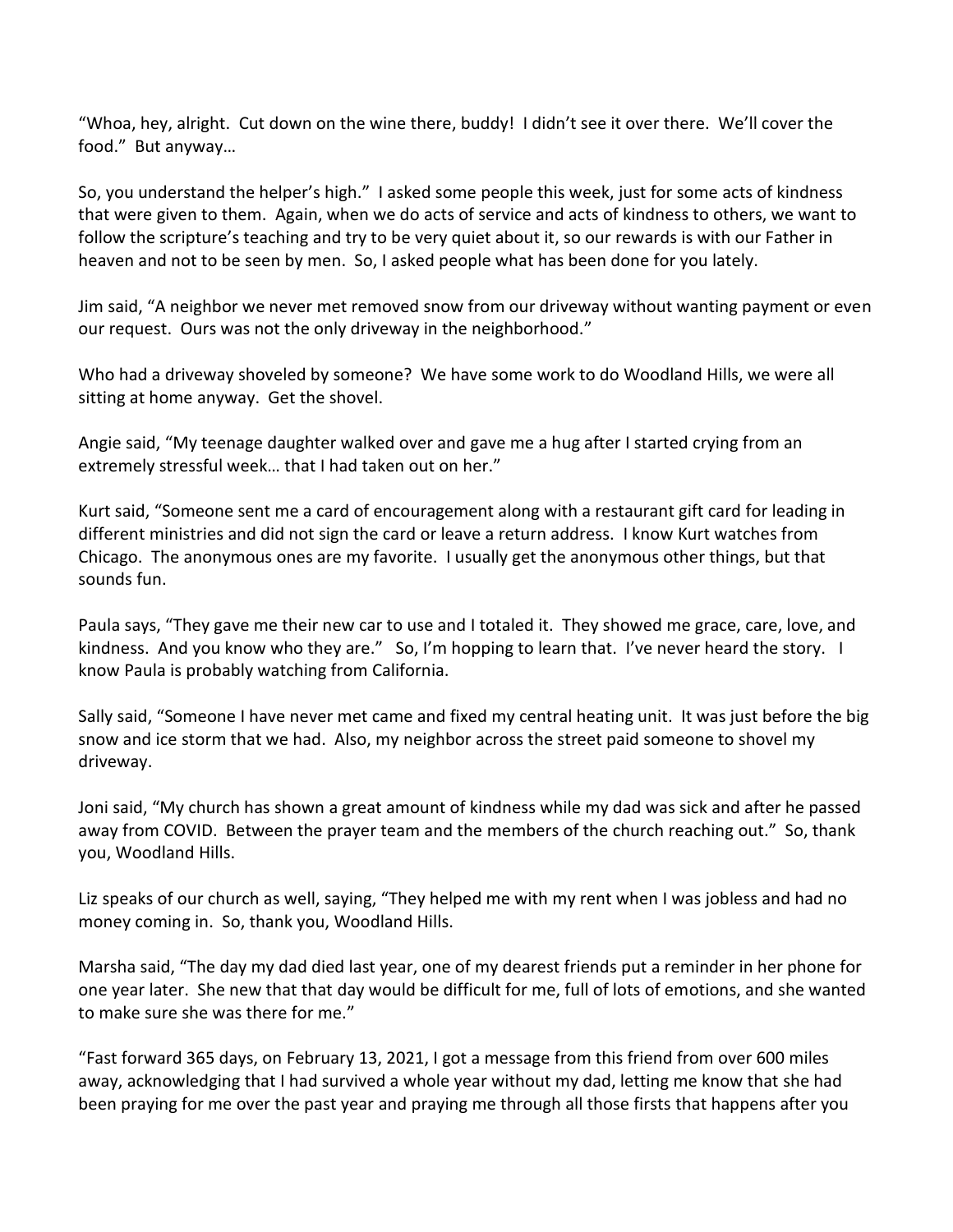lose someone. I pray that my children will make lifetime friends like this that actively shower kindness and love no matter the distance."

Those are the daily acts of kindness.

**2. Random Acts of Kindness** This second one became very popular with radio stations and churches years ago. Remember when churches and radio station even gave out little coupons to remind people to do this. When you go through a drive thru, pay for the car behind you. These are spontaneous, fun, easy, and the require no grit.

Who has had their coffee or meal paid for in a drive-thru? Yeah, those are fun. It's what we loved about our Thursday meet ups during the pandemic early on… or during the shutdown I should say. It was just fun to pay for meals. Honestly, there was no work and no grit involved in that from an emotional perspective. That was easy. We were thriving on that. We loved those moments. Random acts of kindness.

And if we are not careful, we take these daily acts of shoveling snow from someone's driveway, buying someone a meal in a drive-thru, which is great. Don't hear me say it's not. That's great, but we have to be careful that we don't pat ourselves on the back and say, "That' it! That's all we need to do. Show that level of kindness and the Lord is pleased with us." We need to go to deeper levels of kindness that requires grit.

**3. Extraordinary Acts of kindness.** Extra grace required people require extraordinary acts of kindness. We all have EGRs in our lives. Extra Grace Required people. All of us have them. I have one. He's probably watching right now. I'm not going to call him by name, but he knows who he is. He wears me out on social media, absolutely. But I've turned a corner with him because I have labeled him extra grace required. He doesn't agree with me on anything. We don't vote the same. We don't have any political opinions… I say some strong things about this, that, or the other, and he just comes at me. And now I just wait for it. I post something and I just wait for the reply coming right at me, to which I respond, "There you are again, my friend, bringing the sunshine. You're a bucket of rainbows today, my brother."

It's that person in your life. Grit is required to show kindness to those who are difficult, intolerable, agitating, pot-stirring, and constantly getting under your skin. You've heard it said before, "They are the difficult people, different people, dangerous people, and the democrats. It's those four primary people. NO! stop it! It's all of those people in your life. I have to break it to some of you. Some of you didn't even know it, but you bought coffee for the car behind you that was full of democrats. Think that one through. But this requires something.

In Ephesians 4, the scripture says it this way, *29 Do not let any unwholesome talk come out of your mouths, but only what is helpful for building others up according to their needs, that it may benefit those who listen.*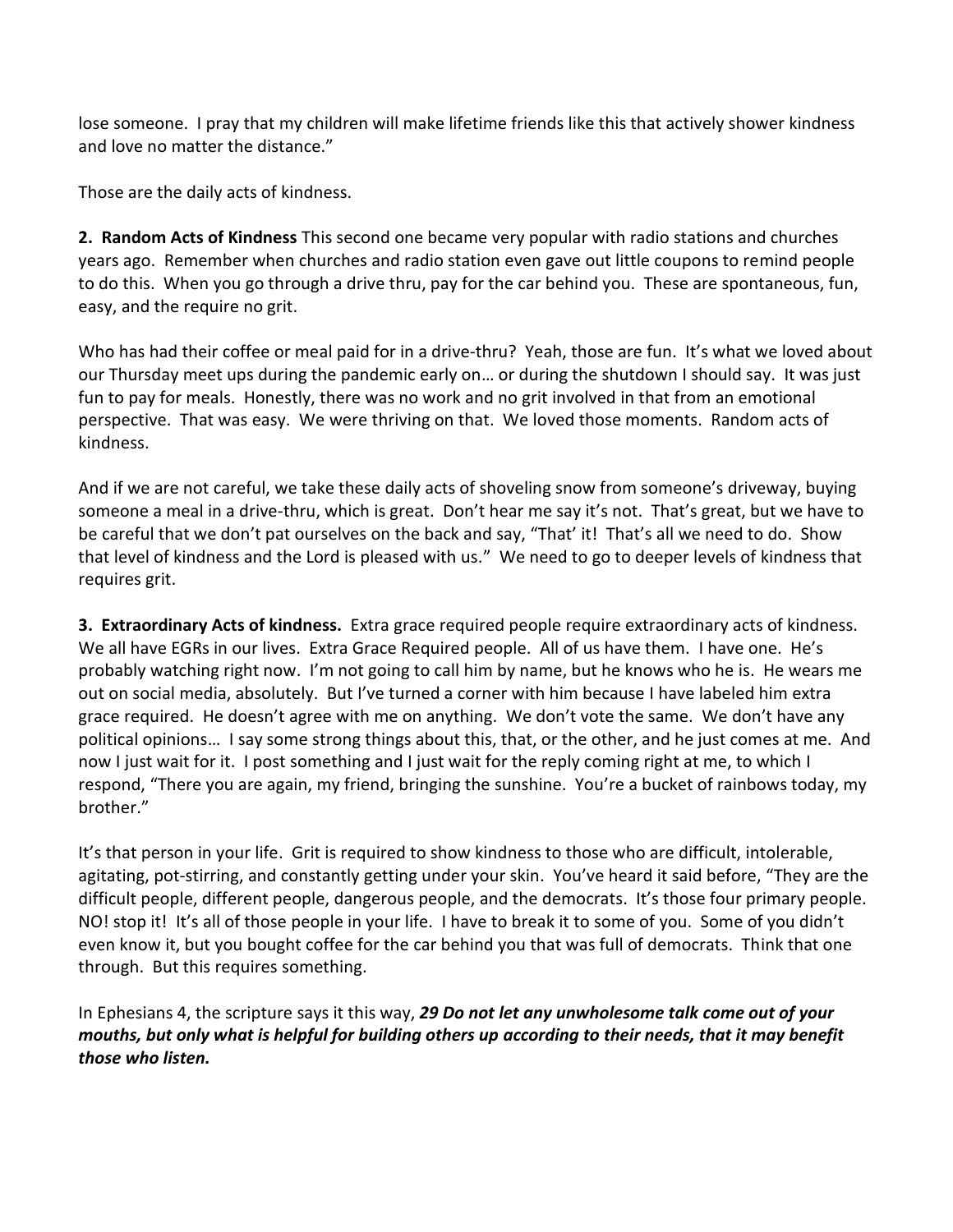I don't block people a lot on social media. But I have to sometimes when people are name calling or belittling. That's because I tend to know some of the people they're going after and my shepherd's heart… I'm like, you don't know what that person is going through; could you not blast them like that. So, I'll delete those type of comments, but typically, if it's coming at me, my flesh wants to have fun with it, but I just have to say extra grace required. *Ted, I know your sarcastic comment seems very funny right now. I need you to hold that for about and hour before hitting the reply button*.

## It goes on in Ephesians 4 – *32 Be kind and compassionate to one another, forgiving each other, just as in Christ God forgave you.*

This is why we are called in scripture to bear with one another, to forgive one another, to love one another. What that requires is not the behavior of the other person but understanding the source from whom you receive it. I understand that I receive it... If I lose sight of what I have received – saved by grace through faith – and this kindness is shown to me on a daily basis… If I lose sight of that and I'm not tuned into that, I resist giving it to other people. Have you ever been shown extraordinary kindness? And you know, "I don't deserve this." Just sit in that for just a second. "I don't deserve what I'm getting right now, but I'm grateful for it."

In November, I received my first speeding ticket ever in my life. I got it in Dodson, Louisiana. If you've been on the highway out of Louisiana, you know these little speed traps… I mean towns. It's 65, 55, 45, 35, 45, 55, 65. You do that for like three hours. I was in Alexandria, Louisiana and left after the 11:00 service at Calvary Baptist Church. I was driving north and *I'm getting home*. Let's just say it that way, my friend. *I'm getting home*.

I'm pulling through Dodson, Louisiana and there sits the officer, and we lock eyes. I look right at him and my face says, *Guilty, I did it. I know I'm wrong here*. But I was too far from the Arkansas border to make a run for it. So, I pull over. I pull over and he walks up. I immediately… My very first words were… and lawyers would tell me don't ever do this, but my very first words were, "Guilty. I did it. You got me. I'll take whatever is coming at me."

He goes, "I got you going 74 in a 45."

Oh, don't judge me! Raise your hand if you've transgressed more than that.

He takes my license and registration and goes back to his car. He comes back with a ticket. This officer is wearing blue jeans and a tee shirt, a badge and a gun. I was wondering if this guy was legit, but it was a squad car, so I pull over.

Then he said these words to me. Now I was fine. I knew I was guilty. I knew I deserved whatever I was about to get and I'm not going to talk myself out of it. He goes, "You know, because of how fast you were going, I could take you to jail?"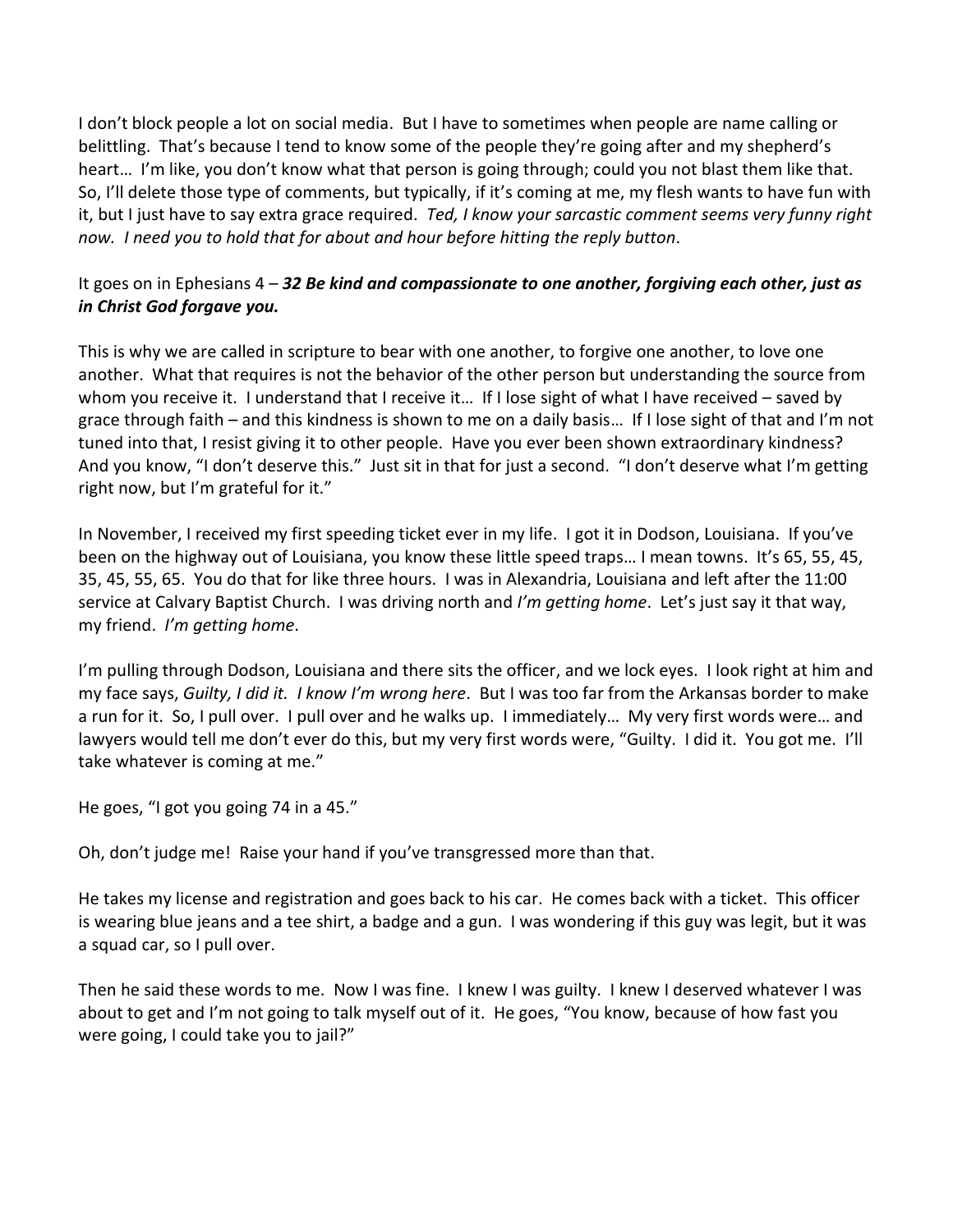You know your heart on that roller coaster? You know when you hit the dip at the bottom of the roller coaster and you heart goes somewhere down around your knees? I said, "I'm not built for a Louisiana prison. I can't go to jail today. That ain't going to happen."

He goes, "I'm not taking you to jail."

Then I want to say, "Can you transfer me to a more liberal state like Illinois or California where they are releasing inmates?" I've learned you have to really make sure you are appropriate with your humor with officer because they're not…

He goes, "You know what?" and it's interesting that he used this word. He said, "Hey, I'm not taking you to jail because you've been kind."

Like a \$295.00 ticket later... with that we are going to take another offering. No. It interesting I didn't go to jail, I got the ticket, and a judge showed me kindness. I'm not going to get into all that. It's still 65, 45, 55… I call my friend, Paul Harris for help with being in the deep woods. I said, "Paul, I've got to get to the Arkansas Line; I'm not feeling real comfortable right now. He goes, "You ain't any better off in Southern Arkansas. You be careful all the way to Little Rock."

I want you to think of a time, of a story where you know, "I deserve this" and then you don't get it. These are extraordinary acts. Watch what it says in Luke as we transition to what is the most important act of kindness for us to talk about today. *35 But love your enemies, do good to them, and lend to them without expecting to get anything back. Then your reward will be great, and you will be children of the Most High, because he is kind to the ungrateful and wicked.*

"I will show kindness to you when you show me the proper respect I deserve." Have you ever heard that or heard that tone come out? "I will be kind to you when you straighten out your attitude, mister. When you change the way you are coming at me right now." This is why we want to show grace and mercy.

*36 Be merciful, just as your Father is merciful.* Meaning not only is he our source, but he's also our model. We're not looking to the behaviors of others to determine whether or not we are going to be kind. We're not going to look to how they come at us online to determine whether or not we will respond in kind. We show kindness because of the unmerited favor that has been brought to us. And that leads us to the fourth one we want to talk about the most today.

**4. Undeserved acts of kindness**. You don't announce this to people. You don't tell them, "Hey, you've been a jerk, but guess what? I'm going to be good to you." It's not an announcement we make. It's the undeserved kindness that's rooted in our deep appreciation of what Christ has done for us, being mindful of this, walking in this, resting in this. This is why I'm going to encourage you today to go to that person who doesn't deserve your kindness and show it. Before you show up, you pray up. Before you show up, you read up. Before you show up, you call a friend who will help get you in the right frame of mind to show a level of kindness to give this act of kindness that the person you are going to show it towards does not deserve.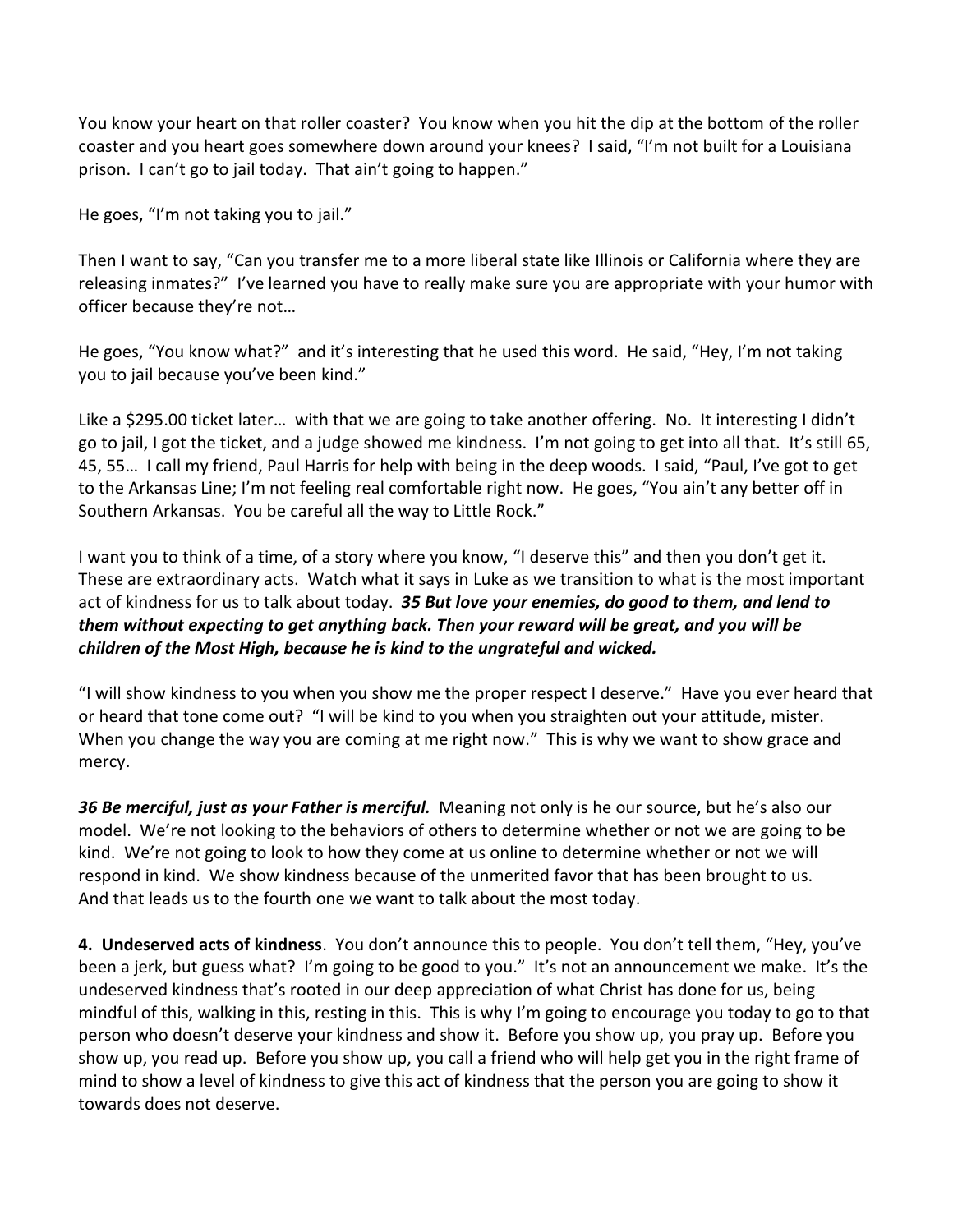Philip Yancey calls this, "Grace-healed eyes." I love this. Every follower of Christ should have gracehealed eyes. *All of us in the church need grace-healed eyes to see the potential in others for the same grace that God has so lavishly bestowed on us*. – What's So Amazing About Grace

It's not the fakey, fakey kindness we show people. It's not the gritting the teeth and saying the right thing. We looked at it last week. We're paid for how we perform, we get applause for how we perform, we get awarded and get rewards for how we perform. God is not looking for a kindness performance. He's looking for a genuine, not pretend kindness. That we know how much has been poured out on us and now we want to give that to others.

Philip Yancey talks about this a lot. *"Ungrace does its work quietly and lethally, like a poisonous, undetectable gas. A father dies unforgiven. A mother who once carried a child in her own body does not speak to that child for half its life. The toxin steals on, from generation to generation."* - Philip Yancey, What's So Amazing About Grace.

For some of you, the kindness that needs to be shown is to a family member you haven't spoken to for years. You're like, "Ted, they are difficult. They're challenging." I know we just had Gary Thomas here and we talked about when to walk away, how to walk away. But we don't have to do that with bitterness, resentment, and anger because we know our source. We need to be reminded, "I've been not only forgiven, but daily this is coming to me, daily I'm receiving it, and I want to pour it out onto those around me, those in my family." The unmerited favor given to us requires us, followers of Jesus, to give undeserved kindness and to show that.

When you read the Old Testament story of Joseph… I really encourage you sometime this week to open your Bible to Genesis 37 and, if you can in one reading, read Genesis 37-50, to the end of the book. It gives this great story of brothers asking for kindness for their family after they treated the brother, that they are requesting the kindness from, so poorly. It's a great story that reminds us… Sometimes want to talk about grace and talk about kindness and how it's been received from the Lord and how we give it to other and we think we have to go to the New Testament. A good chunk of the Book of Genesis deals with the kindness we're talking about today, the undeserved kindness.

I hope you read it sometime this week. I'm going to give you a very short and very quick walk through of those chapters, 37-50. Joseph was sold into slavery in Egypt by his brothers. Remember he comes looking for them and they are planning on killing him, but his older brother Ruben says, "No, no, let's not kill him." And he ends up going into slavery in Egypt.

He's falsely accused by Potiphar's wife of sexual harassment. That puts him in prison and when you read the story, you see that God continues to show him kindness in prison. He ultimately becomes the second in command under Pharaoh. And then when the famine hits the land, he is the one that leads them through this for seven years. And guess what? It effected his brother, the brothers that sold him into slavery in Egypt. They come needing food.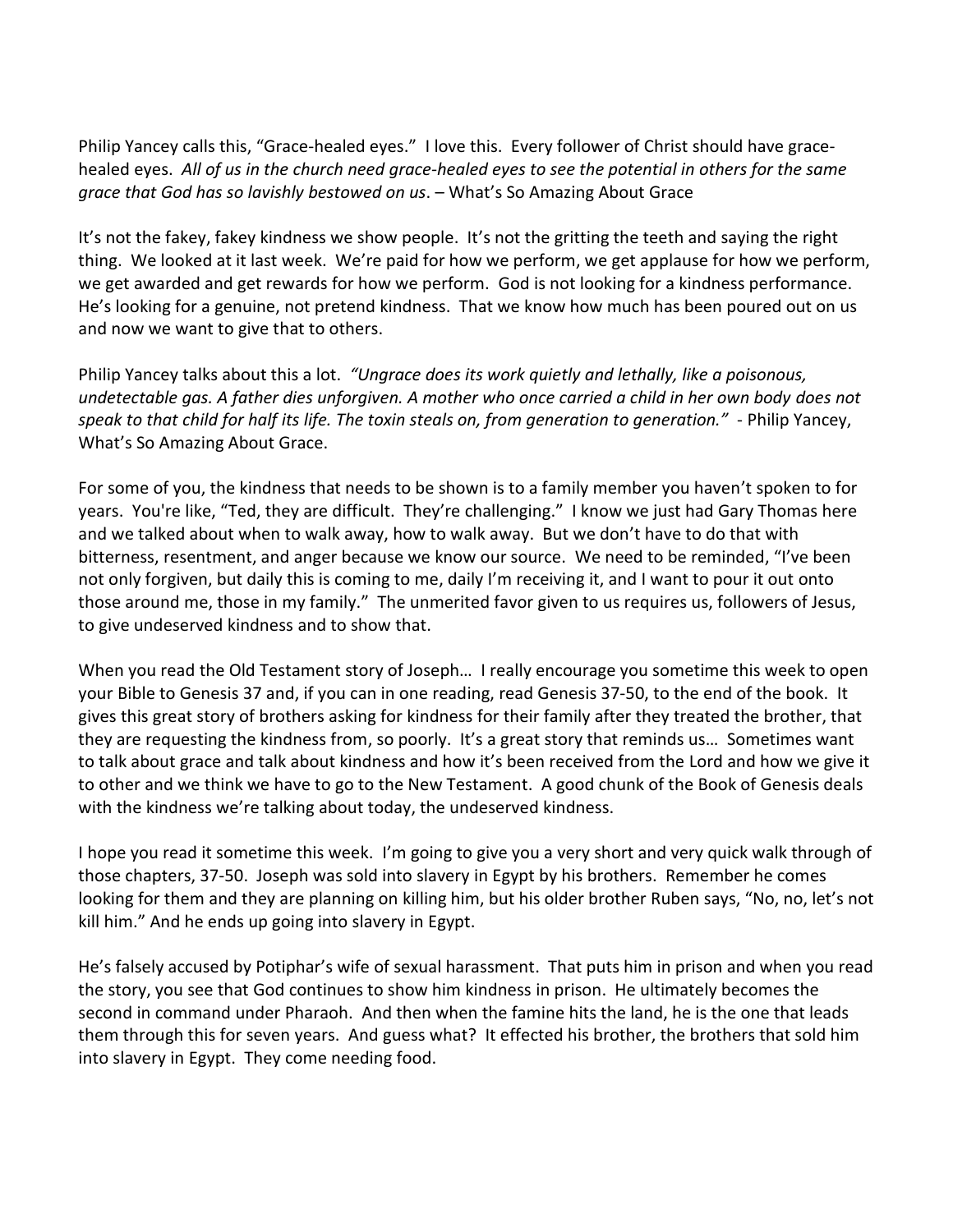I have to be honest… If it's your first time reading this story, you're going have moments where you're like, "They don't deserve it." If you've ever had a sibling rivalry and you've gone after your sibling… This is what exhausts parents. The siblings are going at it until one is going to give up. You read this story and your like "Don't you dare give it to them Joseph. You make them starve to death!" When you think about all the tragedy that hit joseph and what he went through.

That's not what we read. We read someone who shows undeserved kindness. We're going to pick up in Chapter 50: 15-21. We always tell you to go read these 13 chapters and then give you the ending. How do you like that?

*15 When Joseph's brothers saw that their father was dead, they said, "What if Joseph holds a grudge against us and pays us back for all the wrongs we did to him?" 16 So they sent word to Joseph* (good move)*, saying, "Your father left these instructions before he died: 17 'This is what you are to say to Joseph: I ask you to forgive your brothers the sins and the wrongs they committed in treating you so badly.' Now please forgive the sins of the servants of the God of your father." When their message came to him, Joseph wept.*

*18 His brothers then came and threw themselves down before him. "We are your slaves," they said. 19 But Joseph said to them, "Don't be afraid. Am I in the place of God? 20 You intended to harm me, but God intended it for good…* Even when we go through difficult trials and seasons that have been brought on us by other people, people we are related to, people that we love, and they treat us poorly, God can do good with that. *…to accomplish what is now being done, the saving of many lives. 21 So then, don't be afraid. I will provide for you and your children."* 

Even when you read that… If you do it all in one reading and you get to that part right there, you feel convicted. Have you ever seen an act of kindness that you know is the right things, but your heart hasn't quite caught up to it? You're like, "Yeah, I know you should do that for them. I just want them to suffer a little. Put them in prison for a week before you give them grain to go home with. Just do something to stick it in." This is how our sinful nature works. *And he reassured them and spoke kindly to them.*

Why is it so hard for us? Here's why. This is the sinful cravings. We want people who hurt us to feel the same pain they caused us. This is why it's so difficult. Amy and I talk about this all the time in our work with couples. It's like this couple is charging hard after Jesus. They are following the Lord. I'm seeing it all the time. We're seeing miracle after miracle take place in this church and it's like the forgiveness has been given and this person is moving toward this person and they are moving forward, but there's just some withholding still going on. What's the withholding? And it's not even really just trusting.

The withholding is, "I need you to truly feel what you caused me for all these years. I forgive you, but I want you to feel it." We want people who hurt us to feel that pain, however, as we've learned today from the scripture, we show kindness to those who hurt us because we want them to experience the same grace Christ gives us. That's grace-healed eyes. We know we've received it and why is that not available for every single one of you in here and every single person watching online. Of course it is. We want that for you.